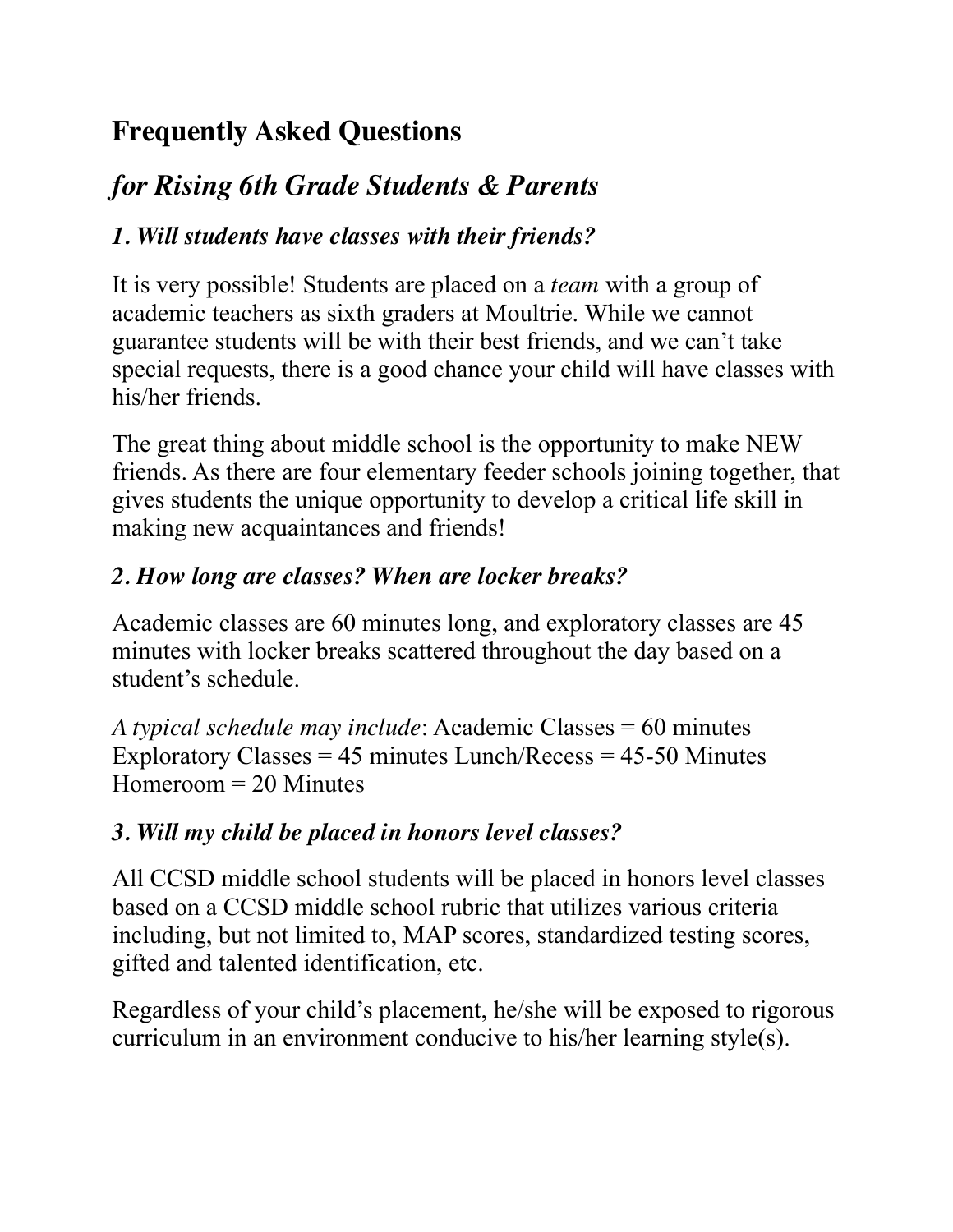#### *4. What exploratories are offered? How are they chosen? Are they a semester or 9 weeks length?*

Students in 6th grade will take two exploratories each day per quarter. Quarter-long exploratories include PE, art, theatre, World Cultures, Pre-Engineering/PLTW Stem, & Coding. If students elect to take band, chorus, or orchestra, these classes last an entire year.

Students will rank their exploratory choices OR they will sign up in the links below for band, chorus and orchestra.

#### *5. I'm excited about the performing arts for my student! How do I find out more information?*

Please visit our teachers' webpages, click the below links, and/or directly email the teachers.

# **Chorus**

Website: [http://moultriechorus.weebly.com/,](http://moultriechorus.weebly.com/) [https://youtu.be/](https://youtu.be/xnuB5RQR8ko) [xnuB5RQR8ko.](https://youtu.be/xnuB5RQR8ko) Email: [alysia\\_lambert@charleston.k12.sc.us](mailto:alysia_lambert@charleston.k12.sc.us) Sign up now: [https://form.jotform.com/alysia\\_lambert/moultriemusic](https://form.jotform.com/alysia_lambert/moultriemusic)

# **Orchestra**

Website: [www.moultrieorchestra.org](http://www.moultrieorchestra.org), [https://youtu.be/Ppl1ijYbM6M,](https://youtu.be/Ppl1ijYbM6M) Email: [christine\\_arroyo@charleston.k12.sc.us](mailto:christine_arroyo@charleston.k12.sc.us) Sign up now: [https://form.jotform.com/alysia\\_lambert/moultriemusic](https://form.jotform.com/alysia_lambert/moultriemusic)

# **Band**

Website: [www.moultrieband.weebly.com](http://www.moultrieband.weebly.com) Email: [mason\\_mumford@charleston.k12.sc.us](mailto:mason_mumford@charleston.k12.sc.us) Sign up now: [https://form.jotform.com/alysia\\_lambert/moultriemusic](https://form.jotform.com/alysia_lambert/moultriemusic)